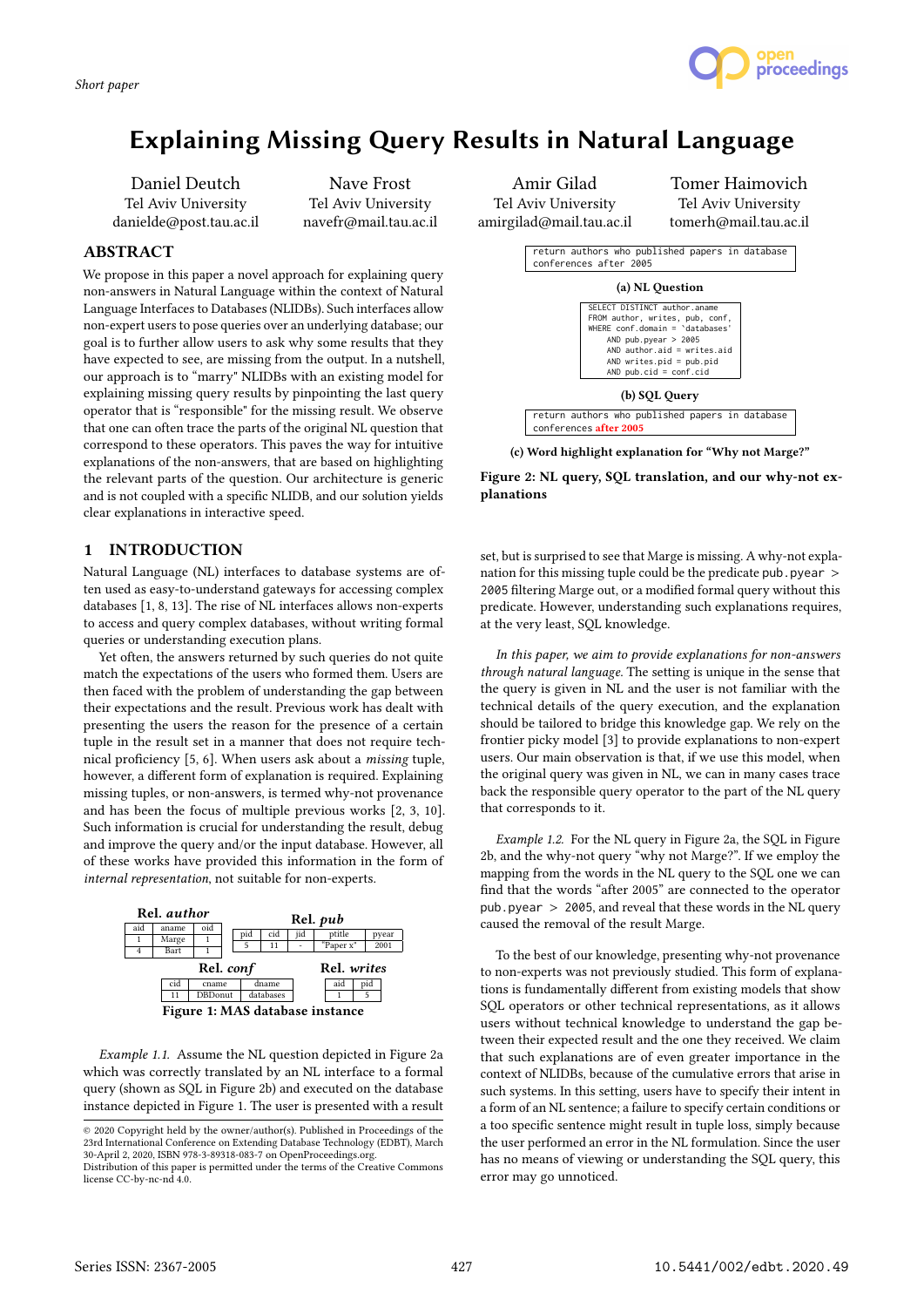The solution is based on word highlighting in the original sentence form: we highlight the reason for the missing tuples, manifested as one or more words in the original NL query.

Example 1.3. In our running example, an operator-based whynot model would return the selection operator filtering tuples before 2005 as the explanation, i.e. pub.pyear  $> 2005$ . Using our system, the user will be shown her original NL query, with an emphasis on "after 2005" as the relevant words that caused this absence (see Figure 2c). This enables the user to better understand the query, validate the translation process and the credibility of the database, and reformulate her NL query accordingly.

We have implemented our solution and demonstrated it [7]. We now provide an experimental evaluation, showing multiple use-cases where the system provides useful explanations and showing that generating such explanations does not incur substantial time cost compared to the other steps in the computation. Related Work: NLIDBs are aimed at bridging the gap between database systems that use formal query languages such as SQL for interaction, and users who are not experts in forming formal queries, yet posses domain knowledge [1, 8, 13, 16]. These interfaces allow users to form questions in English, and be presented with a set of results which satisfy the query. The whole process of converting the NL question to a formal SQL query can be treated by the users as a black box. Explaining query results that were returned in NL has been the focus of previous work [4].

There are multiple approaches and models for explaining why a certain piece of information that is expected to be returned from a query was actually discarded. We can broadly divide the approaches by their type.

- (1) Operator-based explanation models (e.g. [2, 3]) aim to provide one or more query operators that are responsible for omitting a tuple in the query execution process.
- (2) Query modification models (e.g. [9, 17]) try to broaden the given query to include the missing tuple. Depending on the model and the query, the change to the query may be as minor as replacing a constant, or even modifying the query completely by joining other tables etc.
- (3) Tuple modification / generation models (e.g. [10, 11]) create or modify factoids in a way that will ensure that the required tuple will be returned from the query evaluation.

We focus here on explaining non-answers using the frontier picky model showing the "last" responsible operator [3]. To the best of our knowledge, no previous work in this field has dealt with the challenge of explaining missing tuples to non-expert users.

## 2 MODEL

In this section we review necessary notions in Natural Language Processing, formal queries and relevant provenance models.

From Natural Language to Formal Queries: This work relies on an NL interface named NaLIR [13] for translating English questions to SQL queries. The translation utilizes a data structure called query dependency tree, designed for conveying the relations between words in a sentence and their syntactic roles. A dependency tree  $T = (V, E, L)$  is a node-labeled tree where labels consist of two components, as follows: (1) Part of Speech (POS): the syntactic role of the word [12] ; (2) Relationship (REL): the grammatical relationship between the word and its parent in the dependency tree [14].

After the translation phase, an SQL query  $Q$  is being generated along with a query plan. The query plan is a directed tree  $T_Q = (V_Q, E_Q)$ , where  $V_Q$  is the set of query operators in Q and

the database table names which  $Q$  takes as input, and  $E_Q$  is a set of directed pairs  $(u, v)$ . Table names form the leaves of  $T_Q$  and an edge  $(u, v)$  indicates that during the evaluation of  $Q$  over the database, all tuples outputted by the operator  $u$  are inputted to the operator  $v$ . Finally, the output implied by  $T_Q$  is the output of Q. Importantly, NaLIR maps the words in the NL query to their respective operators in the generated query plan. Reversing this mapping and augmenting it allows us to map why-not provenance back to NL.



*Definition 2.1.* Given an NLIDB, a dependency tree  $T_d = (V_d, E_d, V_d)$ <br>and a query plan  $T_c = (V_c, E_c)$  a operator-to-word mapping ,<br>ino  $L_d$ ) and a query plan  $T_Q = (V_Q, E_Q)$ , a *operator-to-word mapping*<br>is a partial function  $M_{\text{max}} : V_Q \to V$ , where  $M_{\text{max}}$  is the reverse is a partial function  $M_{ops}: V_Q \to V_d$ , where  $M_{ops}$  is the reverse<br>of the manning created by the NJ IDB during the manning from of the mapping created by the NLIDB during the mapping from NL query to SQL.

Example 2.2. Consider the MAS database instance in Figure 1, and the NL query in Figure 2a. NaLIR parses this sentence to create the dependency tree shown in Figure 3b and returns the SQL query shown in Figure 2b; its query evaluation plan depicted in Figure 3a. The operator-to-word mapping,  $M_{obs}$ , includes the mappings:  $M_{ops}[\sigma_{pyear>2005}] =$  "2005",  $M_{ops}[\sigma_{dname=databases}] =$ "database", and  $M_{ops}[\Pi_{aname}] =$  "authors".

Why-not provenance: We start by defining a  $why\text{-}not\text{-}ques\text{-}$ tion  $W NQ$ . Intuitively each hypothetical output tuple of  $Q$  that matches the criteria of  $W NQ$  is a tuple whose non-existence in the answer we wish to explain.

Definition 2.3. Given an database instance D and an SQL query Q, a why-not question  $W NQ$  is an SQL query such that (1) Q and W NQ have the same result schema, and (2) $Q(D) \cap W N Q(D) = \emptyset$ .

The why-not question might be more complex than the initial query, as long as the query it represents has the same result schema. This allows the user to pose constraints on other attributes as well.

Example 2.4. Reconsider the database instance in Figure 1 and the SQL query in Figure 2b. Assume the user expects to see the author Marge in the result set, and surprised when she is not a part of the answer. The user may form a why-not question, "Why not Marge?", which would be translated by NaLIR to the query:

SELECT DISTINCT author.aname FROM author

#### WHERE author.aname = 'Marge'

The query is over the projected attribute of the original query (author names), and that the author Marge is returned by  $W NQ$ .

Some why-not provenance models allow users to define questions over attributes not in the result schema. We focus here on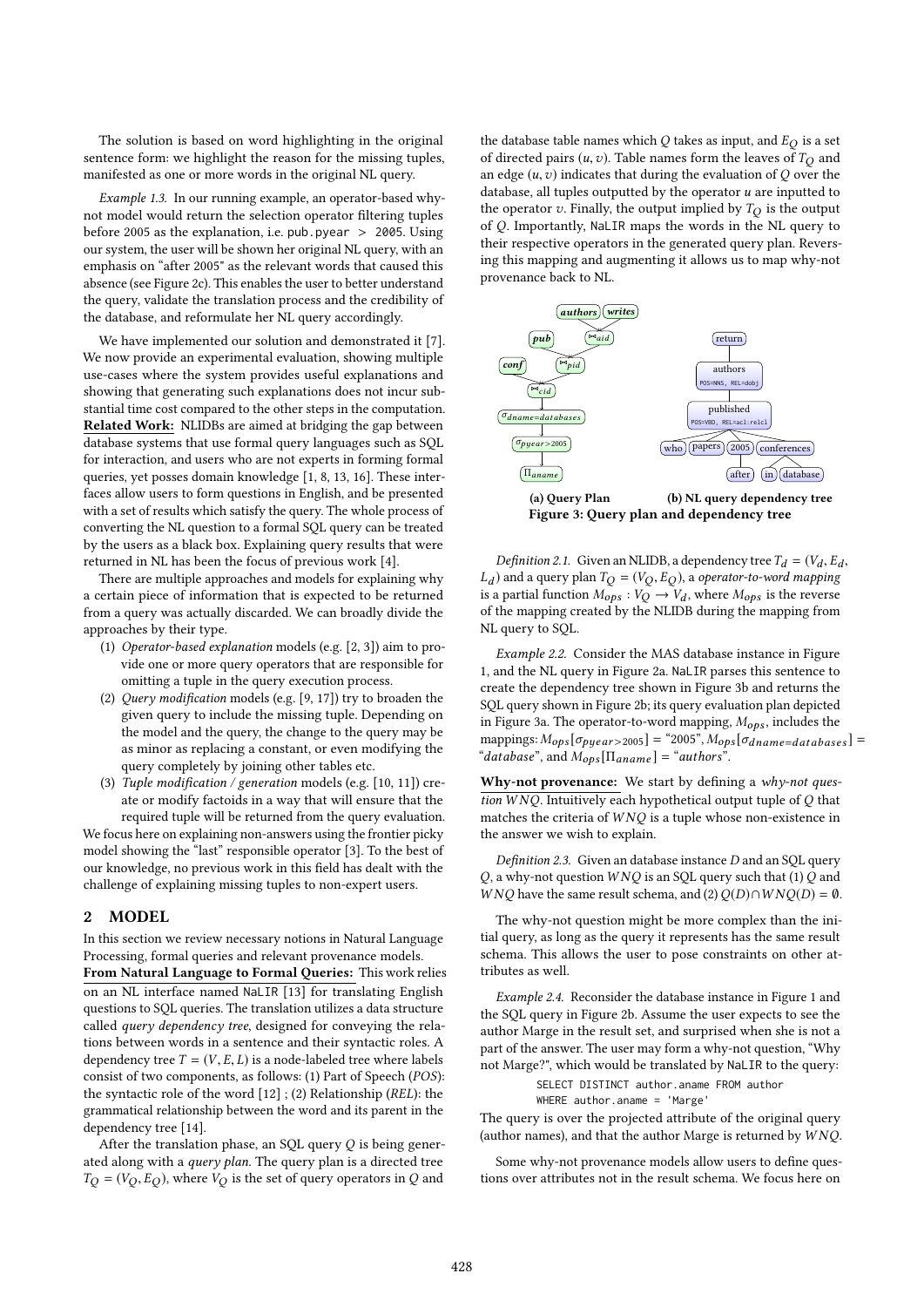the subset of queries over the projected attributes, as we think that it is the most natural approach for posing why-not questions.

We will focus on frontier picky model [3]. This model for why-not provenance focuses on explaining non-answers using a single query operator. Intuitively, the last operator to contain in its input a tuple matching the why-not predicate. The motivation for explaining tuple loss with the frontier picky operator is that the answer is compact, easy-to-understand and provides a real value in the sense that it is necessary to modify the returned operator in order to include the tuple in the result list.

Definition 2.5 (adapted from [3]). Given a database  $D$ , a query Q with its query plan  $T_Q = (V_Q, E_Q)$ , a  $WNQ$ , and a tuple  $t \in$  $WNQ(D)$ , a *picky operator* w.r.t. *t* is a node  $v \in V_O$  that gets *t* (or a predecessor of  $t$  in the evaluation process) through one of its incoming edges, as its input, and does not output it through its outgoing edge. An operator  $v \in V_Q$  is frontier picky if:

- (1)  $v$  is a picky operator for at least one tuple in  $WNQ(D)$ .
- (2) There is no tuple  $t \in WNQ(D)$  in the input of any operator  $u \in V_Q$  such that u is a successor of v in  $T_Q$ .

According to this model, the answer to a why-not question is the frontier picky operator. Notice that the frontier picky operator might be different even if for the same query, evaluated with different query plans, as it depends on the structure of the query plan, i.e., the ordering of the operators in the plan.

Example 2.6. Consider the SQL query in Figure 2b and its query plan in Figure 3a, with the W NQ from Example 2.4. If Marge has not published papers after 2005, the operator node  $\sigma_{pyear > 2005}$ is picky w.r.t. the tuple that contains Marдe. As all successors of this operator do not contain a tuple with  $aname = Marge$ , the node  $\sigma_{\text{vuear} > 2005}$  is the frontier picky operator w.r.t. this tuple.

## 3 HIGHLIGHT ALGORITHM

Our approach is composed of two stages: find the frontier picky operator for every removed tuple, and, given a why-not questions, find the relevant words that correspond to the frontier picky operator of the tuple in question.

Provenance-Aware Query Evaluation: As a first step, we evaluate the query while storing why-not provenance. We start by translating the NL query to a formal one, via NaLIR [13] augmented so that we keep track of which word in the original NL query has been mapped to which operator of the formal query, as done in [4]. The reverse of this mapping is stored in the data structure  $M_{obs}$ . Then, the query is evaluated. During evaluation, whenever a tuple is removed (due to a selection operator or as part of a filtering join), we update the mapping  $M_{filter}$ , which maintains the relation between the query operators and the tuples that were removed by them.

Example 3.1. Reconsider the NL query translated by NaLIR to the query in Figure 2b. First, we store the operator-to-word mapping between the query operators and their respective words in the original NL query, shown in Example 2.6. During evaluation,  $M_{filter}$  includes intermediate tuples such as (Marge, Paper x, 2001) and its respective picky operators  $\sigma_{p \mu e a r > 2005}$  (additional attributes, such as pid, are omitted for brevity).

Finding Relevant Words to Answer Why-Not: After viewing the evaluation results, the user now formulates a why-not query in NL. Algorithm 1 gets as input the results of the evaluation, i.e., the result,  $Q(D)$ , the mapping  $M_{filter}$ , the mapping

 $M_{ops}$ , the why-not query formulated in NL  $Q_{WN}$ , the dependency tree of the NL query  $T_d$ , and the database D. Its output<br>is the set of word indices that correspond to the reason for exis the set of word indices that correspond to the reason for excluding the tuple of interest. Algorithm 1 operates as follows. It uses a sub-mechanism of NaLIR to convert the NL why-not query  $Q_{WN}$  into a formal why-not selection query  $W NQ$  (line 1). In lines 2-3 it checks whether  $W NQ$  is valid, i.e. if there are indeed no output tuples satisfying both the why-not query and the original query (this is a sort of sanity check). If this is not the case, it finds the frontier picky operator (line 4) for each of the tuples satisfying the formal why-not query in  $W NQ$  and returns the last of them which is the frontier picky operator w.r.t  $WNQ$ . We may get NULL as the operator in the case where there is no match to  $W NQ$  in the input; in this case we consider the last projection operation that took place to be the "reason" (lines 5–6). For instance, if someone asked about "why not Krusty?", who is not an author in the example database, the reason would be <sup>Π</sup>aname which is mapped to the author table.

We then use the mapping outputted by the evaluation process to trace back the words corresponding to the operator. The  $map()$ function exploits the data structure  $M_{ops}$ , and gets as input variable names, values or table names that can be mapped back into words in the original query. Lines 13-18 are used to help link back the join operators which could not be directly mapped to words. The main idea is to exploit the typical scenario where unmapped joins are used as means for the query generation engine to link two other relations, which are directly referenced in the NL query. The algorithm traverses the ancestor and successor join operations of the given join operator (by repeatedly calling GetJoinedRelations()), until two operators, one ancestor and one successor of the join, which can be mapped into words  $(left, right),$  are found. The returned indices are not of these two words, but rather of the words between  $left$  rather in  $T_d$ (by calling  $GetPath()$ ), corresponding to the intuition that the answer to the why-not query is an unmapped operator between the two mapped operators.

Example 3.2. Consider the NL query in Figure 2a, its SQL query plan in Figure 3a, and the database in Figure 1. The author Bart exists in the author table, but has no published papers. Therefore, the frontier picky operator for the NL why-not query "why not Bart?" is the join operator  $\Join_{aid}$  (see Figure 3a), connecting the author table with the writes table, which is a join table, containing author ids and publication ids. Algorithm 1 will first convert  $Q_{WN}$  to its SQL form and check that Bart is indeed not in the result set of  $Q$  in Figure 2b (lines 1–3). It will then get the frontier picky operator  $\bowtie_{aid}$ , depicted in Figure 3a, which took the tuple (4, Bart, <sup>1</sup>) as input and did not output it (line 4). Since the output of this line is not NULL, it will continue to line 9. The writes table cannot be mapped into a word in the NL query in Figure 2a because the word writes does not even appear in it. The reason for the join operation being included is that NaLIR has used this table as a link between the authors table and the papers table. Lines 13-18 are then used to trace back the joined relations. Left and right would be "authors" and "papers" respectively, and the returned path would include only the word "published" as this is the word connecting "authors" and "papers" as seen in the dependency tree of the NL query in Figure 3b, thus our word highlight answer is "return authors who **published** papers in database conferences after 2005".